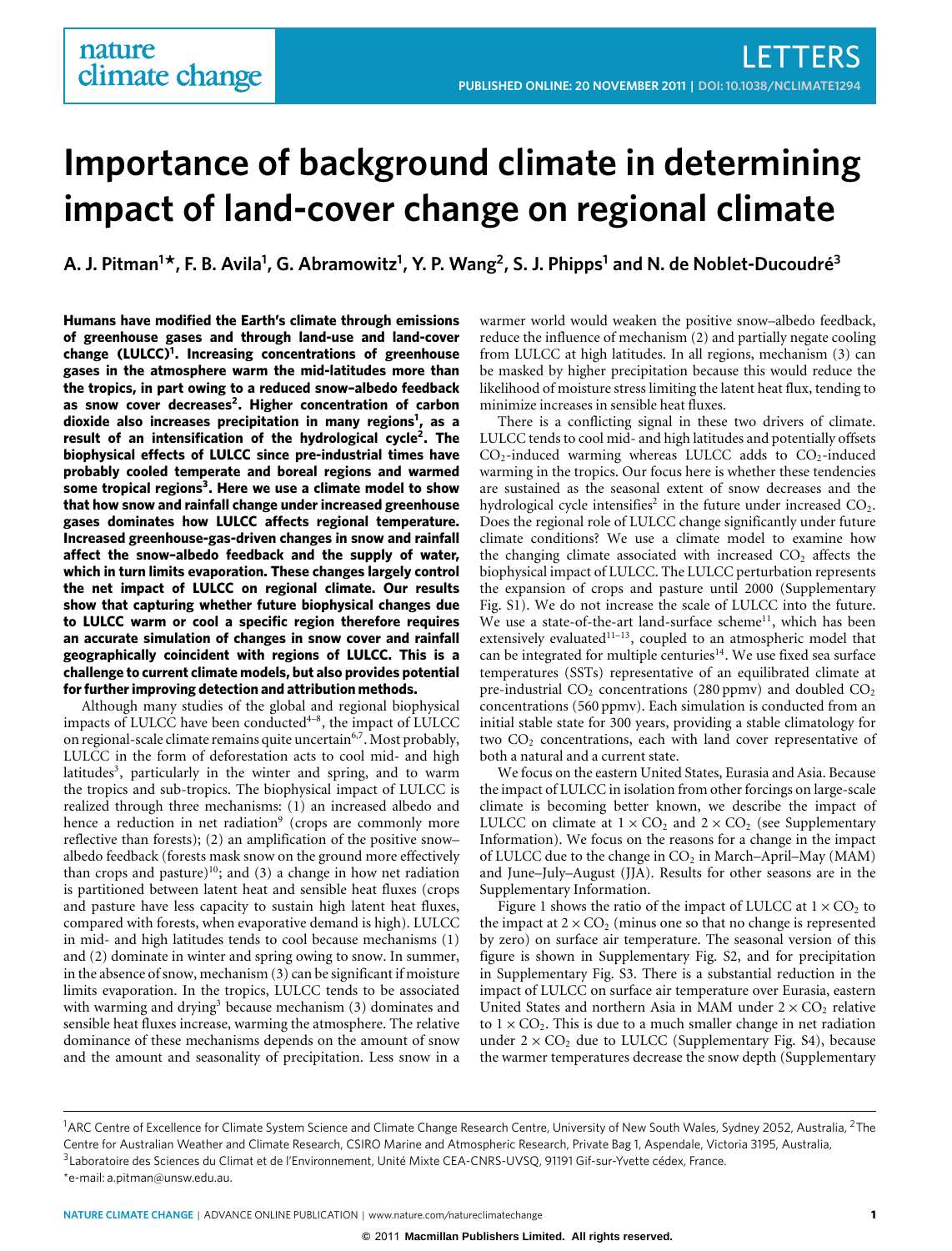

<span id="page-1-0"></span>**Figure 1** | **The change in the impact of LULCC on surface air temperature due to increased CO2.** The ratio of the absolute change in surface air temperature due to LULCC at  $1 \times CO_2$  to the absolute change at  $2 \times CO_2$  for MAM (upper panels) and JJA (lower panels) is shown. Three regions are shown: Eurasia, Asia and the eastern United States. The inlay boxes show the regions used for averaging in Fig. 2. A zero value is where the changes are identical and  $-0.5$  is where the change at  $2 \times CO_2$  is double the impact at  $1 \times CO_2$  (negative values occur owing to the subtraction of one from the ratio to centre 'no change' on zero). Only points that are statistically significant at a 99% confidence level are shown.

Fig. S5) and weaken the positive snow–albedo feedback. LULCC causes cooling across Eurasia of −1.0 °C to −2.0 °C at 1 × CO<sub>2</sub>; this is reduced to  $-0.6$  °C to  $-1.5$  °C under 2 × CO<sub>2</sub> (Supplementary Fig. S6). Over the eastern United States, cooling of −0.4 ◦C to −1.0 °C at  $1 \times CO_2$  is reduced to −0.2 °C to −0.6 °C under  $2 \times CO_2$ .

Over Eurasia, in JJA, the impact of LULCC is considerably larger at 2 × CO<sub>2</sub>, cooling the region by  $-0.4$  °C to  $-2.0$  °C, compared with very small changes under  $1 \times CO<sub>2</sub>$  (Supplementary Fig. S6). Localized cooling over the US East Coast (−0.2 ◦C to −0.6 ◦C) increases in geographic scale and intensity at  $2 \times CO_2$  to  $-0.4$  °C to −2.0 ◦C. These changes are highlighted in [Fig. 1.](#page-1-0) Although the impact of LULCC is larger at  $1 \times CO_2$  over Eurasia and the eastern United States in MAM, it is much larger at  $2 \times CO_2$  in JJA. In contrast, over Asia, warming due to LULCC of up to  $2 °C$  at  $1 \times CO<sub>2</sub>$ is replaced by cooling at  $2 \times CO_2$  of  $-0.6\degree$ C to  $-1.5\degree$ C. The mechanisms that explain these changes are more varied than for MAM and are explained below.

The relative roles of mechanisms (1), (2) and (3) are regionally and seasonally dependent and change owing to  $CO<sub>2</sub>$ -induced impacts on climate. Our results therefore show that the impact of LULCC depends on the background regional climate, which is strongly affected by the level of  $CO<sub>2</sub>$ . Our results show that either the magnitude of the impact of LULCC on temperature (for example in MAM over Eurasia and the eastern United States) or the sign of the impact of LULCC on temperature (for example MAM and JJA over Asia) change as a function of how the background climate changes.

In spring, LULCC has a larger impact on temperature over Eurasia and the eastern United States at  $1 \times CO_2$  due to snow– albedo feedback amplification [\(Fig. 2\)](#page-2-0). Net radiation is reduced by LULCC by 6.1 W m<sup>-2</sup> at  $1 \times CO_2$ , compared with 4.5 W m<sup>-2</sup> at  $2 \times CO_2$ , over Eurasia, and by 4.5 W m<sup>-2</sup> at  $1 \times CO_2$ , compared with  $4.2 \text{ W m}^{-2}$  at  $2 \times \text{CO}_2$ , over the eastern United States. This reduction is due to a  $CO<sub>2</sub>$ -warming-induced decline in snow depth (Supplementary Fig. S5). Over Eurasia, snow declines from 622 mm to 441 mm linked to warming of 3.5 ◦C, whereas over the eastern United States snow declines from 391 mm to 218 mm linked to a warming of 2.9 °C [\(Fig. 2\)](#page-2-0). The lack of significant snow over Asia (Supplementary Fig. S5) explains why LULCC affects net radiation similarly at both levels of  $CO<sub>2</sub>$  in this region in MAM. Overall, the change in the net radiation should reduce surface temperature, but the amount of cooling is linked closely to the magnitude of snow depth. Thus, LULCC cools Eurasia by  $1.0\,^{\circ}$ C at  $1 \times CO_{2}$  but by only 0.6 °C under  $2 \times \text{CO}_2$ . Similarly, over the eastern United States, cooling of 0.4 °C at  $1 \times CO_2$  is reduced to 0.3 °C under  $2 \times CO_2$ .

The mechanisms that explain the summer impact of LULCC are fundamentally different and are dominated by changes in precipitation (Supplementary Fig. S7) caused by the increase in  $CO<sub>2</sub>$ . Over Eurasia, LULCC has a larger cooling effect at  $2 \times CO<sub>2</sub>$ [\(Fig. 2\)](#page-2-0), which attenuates the warming due to the increased  $CO<sub>2</sub>$ . This larger cooling is due to a higher latent [\(Fig. 2\)](#page-2-0) and lower sensible heat flux under  $2 \times CO_2$  despite the change in the nature of the vegetation and the decrease in net radiation [\(Fig. 2\)](#page-2-0). This is caused by an increase in summer precipitation from 1.3 mm d<sup>−</sup><sup>1</sup>  $(1 \times CO_2)$  to 2.2 mm d<sup>-1</sup>  $(2 \times CO_2)$ , and consequently LULCC is imposed in a less moisture-limited environment. Although LULCC in isolation tends to decrease the latent heat flux $3,7$  $3,7$ , this is counteracted by the  $CO<sub>2</sub>$ -induced increase in rainfall, which enables a higher latent heat flux and therefore stronger cooling [\(Fig. 2,](#page-2-0) Supplementary Figs S7, S8). Over Asia, LULCC causes warming ( $0.3 \degree C$ ) at  $1 \times CO_2$ . Doubling CO<sub>2</sub> increases precipitation from 4.7 to 4.9 mm d<sup>−</sup><sup>1</sup> [\(Fig. 2\)](#page-2-0), and again increases moisture availability so that at  $2 \times CO_2$  LULCC is associated with cooling of 0.5 °C. In the eastern United States, LULCC at  $1 \times CO_2$  has little impact on temperature, but at  $2 \times CO_2$  temperatures fall by 0.6 ◦C. This is again linked to a higher latent heat flux associated with higher precipitation in spring and summer (Supplementary Figs S7 and S8), to higher winter and spring soil moisture levels under  $2 \times CO_2$  and to a longer growing season associated with warmer temperatures.

Overall therefore, for these regions, it is not the landcover change that dominates the impact of LULCC; it is the hydrometeorological state existing when land cover is changed that is the dominant factor. Our results lead to three key conclusions. First, capturing the impact of LULCC in past and future simulations requires models to simulate, in the correct geographic positions, regional climate changes due to increased  $CO<sub>2</sub>$ . We conclude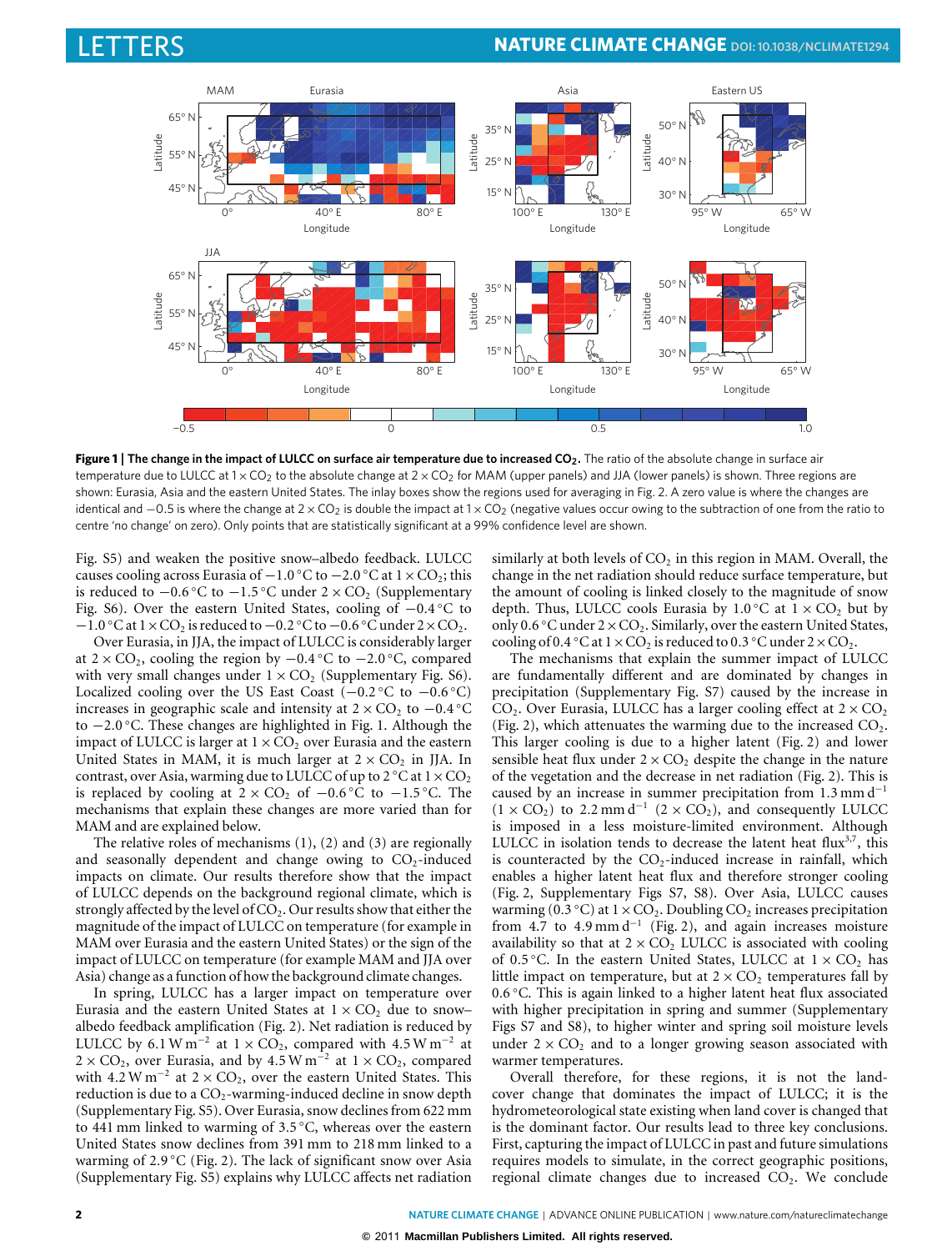## **NATURE CLIMATE CHANGE** DOI[: 10.1038/NCLIMATE1294](http://www.nature.com/doifinder/10.1038/nclimate1294) LETTERS LETTERS



<span id="page-2-0"></span>**Figure 2** | **How LULCC affects key near-surface and surface variables at 1**×**CO<sup>2</sup> and 2**×**CO2.** LULCC-induced MAM and JJA changes in Eurasia, eastern United States and Asia are shown. Net radiation (W  $\text{m}^{-2}$ ) and temperature change (◦C) are in boxes and the depth of snow (mm of snow) and the actual mean temperatures ( $°C$ ) at both  $1 \times CO<sub>2</sub>$  and  $2 \times CO<sub>2</sub>$  for LULCC simulations are in circles. Blue boxes indicate decreases and red boxes indicate increases in each quantity. JJA includes the latent heat-flux change (W m<sup>-2</sup>)and the mean climatological precipitation (mm d<sup>-1</sup>) for LULCC simulations at both  $1 \times CO_2$  and  $2 \times CO_2$  (circles).

this because our results were strongly affected by how snow and rainfall changed under increased  $CO<sub>2</sub>$ . Second, the role of LULCC in all regions is intimately linked with the regional-scale hydrometeorology<sup>[15](#page-3-12)</sup>. Soil moisture–evaporation feedbacks are a complex reflection of moisture and energy limitations<sup>[15](#page-3-12)[,16](#page-3-13)</sup> and these must be represented well in climate models to capture the impact of LULCC. Finally, the impact of LULCC on mid-latitudes is intimately linked with snow. Climate models need to capture the amount, seasonality and climate-change-driven changes in snow to capture the changing role of LULCC correctly under increased CO<sub>2</sub>.

Many earlier studies have demonstrated significant impacts of LULCC in regions of intensive change and our results demonstrate changes induced by LULCC at both  $1 \times$  and  $2 \times CO_2$  of up to 2 °C. Clearly, LULCC needs to be represented in future projections to accurately assess regional changes<sup>[5](#page-3-14)[,7](#page-3-6)</sup>. However, our results highlight a reducing impact of mid-latitude LULCC in the future associated with a reduction in the snow–albedo feedback in a warmer world. This is very unlikely to be affected by any plausible future reforestation strategies, because the warming impact of reforestation seems small when compared with the impact of future increases in  $CO<sub>2</sub>$ (ref. [17\)](#page-3-15). This reintroduces the anticipated merits of reforestation in mid-latitudes as a terrestrial  $CO<sub>2</sub>$  sink, which was suspected to trigger further warming<sup>[10](#page-3-8)</sup>. If snow is reduced over future pastures and crops, reforesting these regions may warm owing to a reduced albedo, but amplification of this warming due to snow–albedo feedbacks is less likely because this feedback will be less important in a warmer climate. Our results also demonstrate that significant regional rainfall changes due to increasing  $CO<sub>2</sub>$  would largely control the impact of LULCC on regional climate, particularly in summer in areas where the latent heat flux is strongly moisture limited.

The significance of the background climate for controlling how a perturbation to the climate is realized has been previously shown in palaeoclimate studies<sup>[18](#page-3-16)</sup> but our results demonstrate that this is true, at regional scales, in future projections in the context of LULCC. This implies that detection and attribution studies<sup>[19](#page-3-17)</sup> must incorporate LULCC, otherwise any amplifying (if moisture is limited) or suppressing (if moisture is not limited) feedbacks associated with LULCC on  $CO<sub>2</sub>$ -induced warming will be omitted, risking incorrect attribution of observed trends to other climate forcing factors. Further, because forests respond very differently to heatwaves when compared with grasslands<sup>[16](#page-3-13)</sup>, and because this response is substantially moderated by moisture availability, LULCC needs to be captured in studies exploring the impacts of  $CO<sub>2</sub>$ -induced extremes on regional climate. However, the role of LULCC in moderating or amplifying  $CO<sub>2</sub>$ -induced changes requires that any changes in moisture availability, whether through changes in evaporation or precipitation, are correctly co-located with regions of LULCC. Critically, assessments of the impacts of future LULCC (refs [5](#page-3-14)[,17\)](#page-3-15) require climate models with the capacity to simulate the right  $CO<sub>2</sub>$ -induced changes in climate over regions of changing land cover. Although global-scale future LULCC is probably small when compared with past changes<sup>[5](#page-3-14)</sup>, in regions of strong population growth LULCC is likely to significantly perturb how the surface climate responds to changes in  $CO<sub>2</sub>$ .

The need to correctly locate changes in rainfall, temperature and snow over regions of intense LULCC presents a significant challenge for climate models. The capacity of climate models to capture the background regional climate depends in part on the horizontal resolution of the model. A rigorous assessment of the relationship between climate model resolution and region simulation skill is lacking. Although finer spatial resolutions may improve global-scale simulations<sup>[20](#page-3-18)</sup>, how fine a model needs to be to enable reliable co-location of changes in rainfall and temperature with LULCC is unknown. Most climate models also lack many processes that might affect how LULCC affects precipitation and associated processes (see Supplementary Information). Further, there is emerging evidence that coupled ocean models are required in LULCC experiments, because these amplify the perturbation and enable effects to be captured distant from the perturbation $2<sup>1</sup>$ . This suggests that, although the large-scale signal from LULCC on future climates is probably known<sup>[5](#page-3-14)[,17](#page-3-15)</sup>, much higher-resolution fully coupled model simulations need to be conducted to build confidence in how LULCC interacts with a changing climate at regional scales. Our use of a coarse resolution model and fixed SSTs probably affects many aspects of our results and we are not suggesting that we have necessarily co-located changes due to